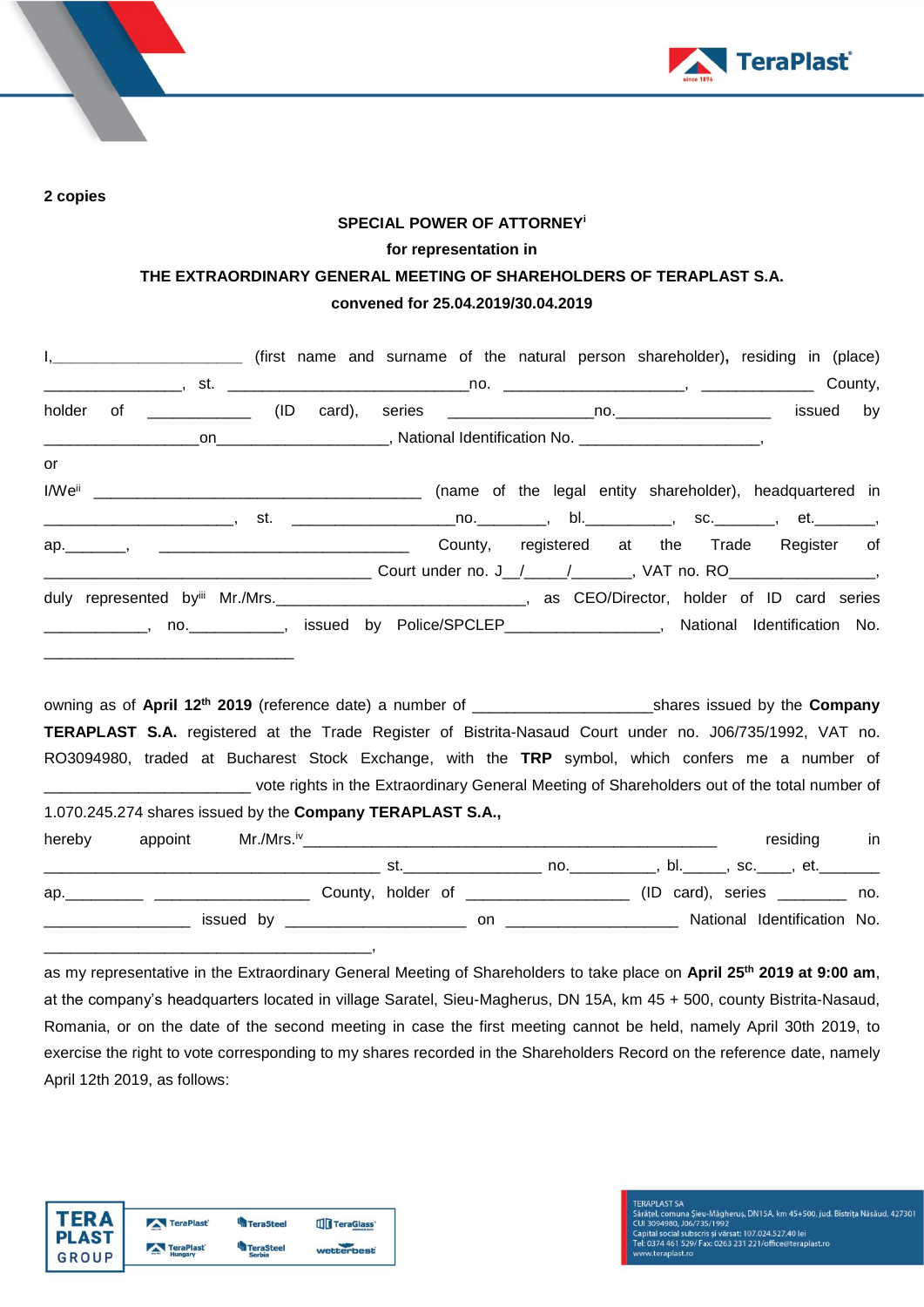

**1.** For item 1 of the agenda, namely: "**Approves the share capital increase with 26.756.123,4 lei\*, lei by releasing of 267.561.234 new shares, with a reference value of 0.10 lei/share, as well the determination of the price 0,28 lei for the compensation of the fractions of shares following the application of the algorithm and the rounding of the results to the lower inferior, in accordance with the applicable legal provisions.** 

**The share capital increase will be made by incorporating the reserves in amount of 26.756.123,4 lei, constituted from the net profit of 2018, and by releasing of 26.756.123,4 new shares with a reference value of 0.10 lei/share. The new released shares will not modify the shareholders percentage and will be distributed for free to all company's shareholders, registered in the Shareholders' Registry, at the registration date established by this Decision. The capital increase is made in order to support the current activity of the company. Every shareholder registered in the Shareholders' Registry at the registration date shall receive 1 new share for every 4 owned shares.**

*\*When calculating the value with which the share capital is increased, was taken into account the number of shares issued by the company, out of which a number of 336 shares fell (shares that have entered into the Company's account following the application of the algorithm and the rounding of the results to the lower one as a result of the processing of the capital increase) and which the Company holds at the present date, taking into account that own shares do not give rise to dividends or other rights.***":**

| For | <b>Against</b> | <b>Abstention</b> |
|-----|----------------|-------------------|
|     |                |                   |

2. For item 2 of the agenda, namely: "Approves the update of the Articles of Association, in **accordance with the ones approved at point 1 of the present, as follows:** 

**Art. 7. Alin. (1) <<The subscribed and paid in share capital of the Company TERAPLAST S.A. is 107.024.527,40 lei divided into a number of 1.070.245.274 registered shares, with nominal value of 0.1 lei each>> modifies and will have the following content: <<The subscribed and paid in share capital of the Company TERAPLAST S.A. is 133,780,650.8 lei divided into a number of 1,337,806,508 registered shares, with nominal value of 0.1 lei each.>>":**

| For | <b>Against</b> | <b>Abstention</b> |
|-----|----------------|-------------------|
|     |                |                   |

**3.** For item 3 of the agenda, namely: "To approve the maximum limit of indebtedness that the **company can contract in the 2019 financial year and the approval of the warranty of credit and/or leasing contracts which are going to be accessed within the limit established, with security interest in real estate/pledge, assignments of current and future receivables rights, assignments related to** 

| TFR A   | TeraPlast | <b>TeraSteel</b> | <b>TIT</b> TeraGlass' |
|---------|-----------|------------------|-----------------------|
| I PLAST | TeraPlast | <b>TeraSteel</b> |                       |
| GROUP   | Hungary   | <b>Serbia</b>    | wetterbest            |

## **FERAPLAST SA** rasa v. Ur. 2007)<br>Caratel, comuna Șieu-Măgheruș, DN15A, km 45+500, jud. Bistrița Năsăud, 427301<br>Capital social subscris și vărsat: 107.024.527.40 lei<br>Tei: 0374 461 529/ Fax: 0263 231 221/office@teraplast.ro<br>Tei: 0374 461 5 w.teraplast.ro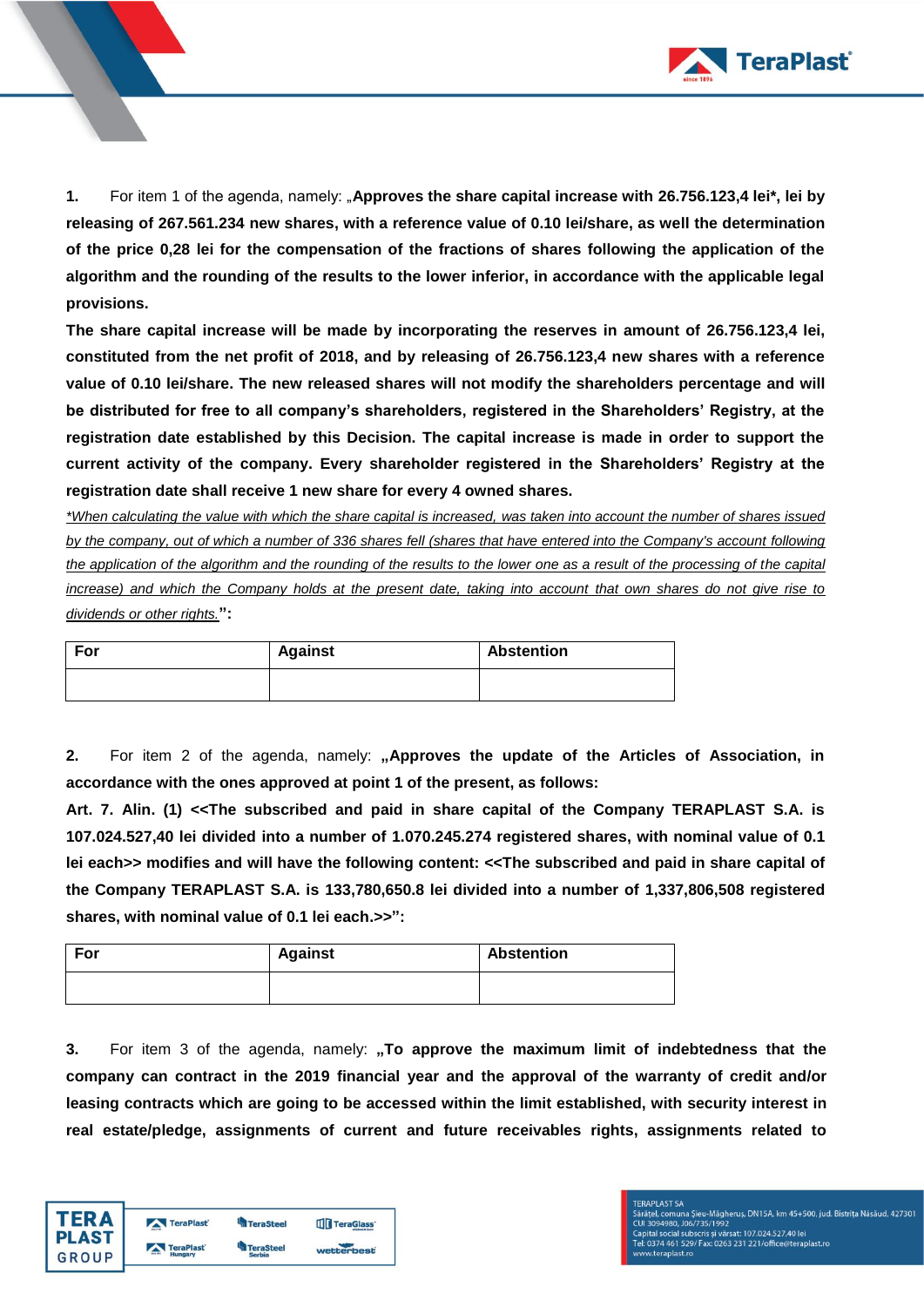

**current and future cash, resulting from current accounts and assignments of rights resulted from the insurance policies. The proposal of the Board of Administration is that this limit of indebtedness to reach the total value of 200.000.000 lei.":**

| For | <b>Against</b> | <b>Abstention</b> |
|-----|----------------|-------------------|
|     |                |                   |

4. For item 4 of the agenda, namely: "Approval of the supplementation of the maximum limit of **indebtedness that the company may contract in the financial year 2019 with the amount of 150,000,000 lei, which will be used (if needed) exclusively to guarantee the loans of the subsidiaries and the approval of the guarantee of the credit and / or leasing contracts to be accessed by the subsidiaries, within the fixed limit, with real estate/movable securities, assignments of present and future receivable rights, assignments related to current and future available funds, resulting from current accounts and assignments of rights resulting from insurance policies.":**

| For | <b>Against</b> | <b>Abstention</b> |
|-----|----------------|-------------------|
|     |                |                   |

**5.** For item 5 of the agenda, namely: "To authorise the Board of Directors to take, for and on behalf of **the Company, all the actions and steps required or useful for the enforcement of item 3 and 4 of this decision, up to the maximum agreed limit of indebtedness. Therefore, the Board of Directors shall issue decisions on:** 

- **taking out bank loans, entering into credit/leasing contracts, extending the bank loan/leasing contracts, establishing the security structure corresponding to the taken out/extended bank loan or leasing contracts, restructuring/establishing new maturity dates for the granted loans, changing the structure of the securities for the pending loans, authorising the persons entitled to sign for and on behalf of TERAPLAST S.A. the bank loan contracts / the leasing contracts / the security contracts / the addendums to the bank loan/leasing contracts, and also any other complementary documents or instruments related to or referred to in the bank loan/leasing contracts, security contracts or any other documents, and also to sign any other forms and requests that might be necessary or useful in relation to such bank transactions.**

- **guaranteeing the access by company's subsidiaries of certain bank credits and / or credit contracts / leasing contracts, establish / change the related guarantee structure, empower the persons who will sign on behalf of and on behalf of TERAPLAST SA the warranty contracts / additional documents and any other documents or instruments that are related to or referenced in the warranty** 

| <b>TERA</b>  | TeraPlast            | <b>TeraSteel</b>                  | <b>TTT</b> TeraGlass' |
|--------------|----------------------|-----------------------------------|-----------------------|
| <b>PLAST</b> | TeraPlast<br>Hungary | <b>TeraSteel</b><br><b>Serbia</b> | wetterbest            |
| GROUP        |                      |                                   |                       |

**FERAPLAST SA** rasa v. Ur. 2007)<br>Caratel, comuna Șieu-Măgheruș, DN15A, km 45+500, jud. Bistrița Năsăud, 427301<br>Capital social subscris și vărsat: 107.024.527.40 lei<br>Tei: 0374 461 529/ Fax: 0263 231 221/office@teraplast.ro<br>Tei: 0374 461 5 w.teraplast.ro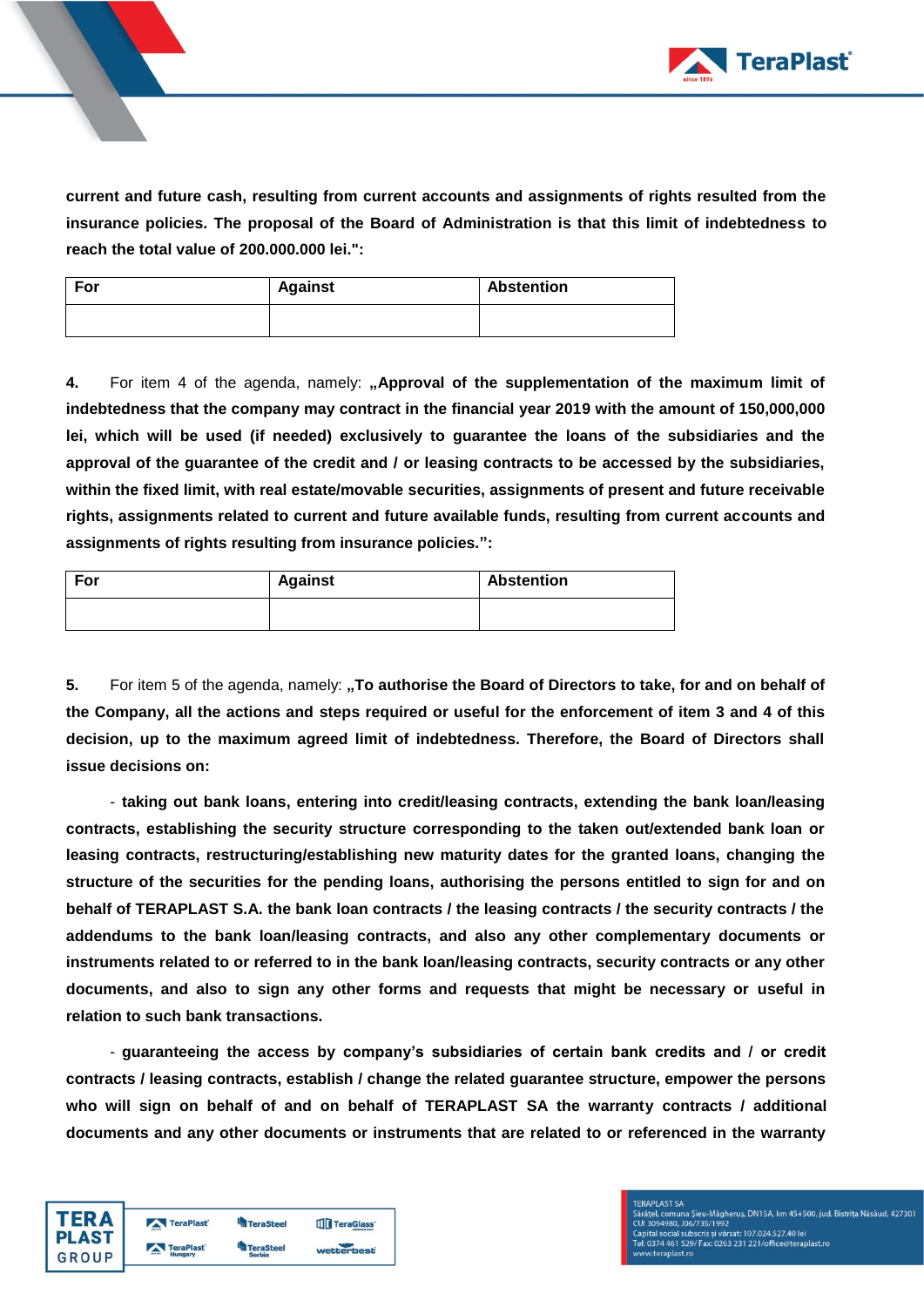

**agreements and to sign any other forms, requests that may be necessary or useful related to these transactions.":**

| For | <b>Against</b> | <b>Abstention</b> |
|-----|----------------|-------------------|
|     |                |                   |

**6.** For item 6 of the agenda, namely: "To establish the registration date when the shareholders **affected by the decisions adopted by the Extraordinary General Meeting of Shareholders shall be identified, according to art. 86 par. (1) of the Law no. 24/2017. The Board of Directors suggests the date of October 23rd , 2019.":** 

| For | <b>Against</b> | <b>Abstention</b> |
|-----|----------------|-------------------|
|     |                |                   |

**7.** For item 7 of the agenda, namely: **"To approve the date of October 22<sup>nd</sup>, 2019, as "ex-date", namely the date previous to the registration date when the financial instruments, subject of the decisions of the corporate bodies, are transacted without the rights resulting from such decision, in accordance with art. 2 par. 2 lit. l) of Regulation no. 5/2018.":**

| For | <b>Against</b> | <b>Abstention</b> |
|-----|----------------|-------------------|
|     |                |                   |

**8.** For item 8 of the agenda, namely: **" Approval of the date October 24 th 2019 as payment day, as defined by the art. 86 par. 2 of the Law no. 24/2017, art. 2 par. 2 lit. h) and art. 178 of Regulation no. 5/2018.":**

| For | <b>Against</b> | <b>Abstention</b> |
|-----|----------------|-------------------|
|     |                |                   |

**9.** For item 9 of the agenda, namely: "To authorize the Board of Directors to enforce the decisions **adopted by the Extraordinary General Meeting of Shareholders.":**

| For | <b>Against</b> | <b>Abstention</b> |
|-----|----------------|-------------------|
|     |                |                   |



**FERAPLAST SA**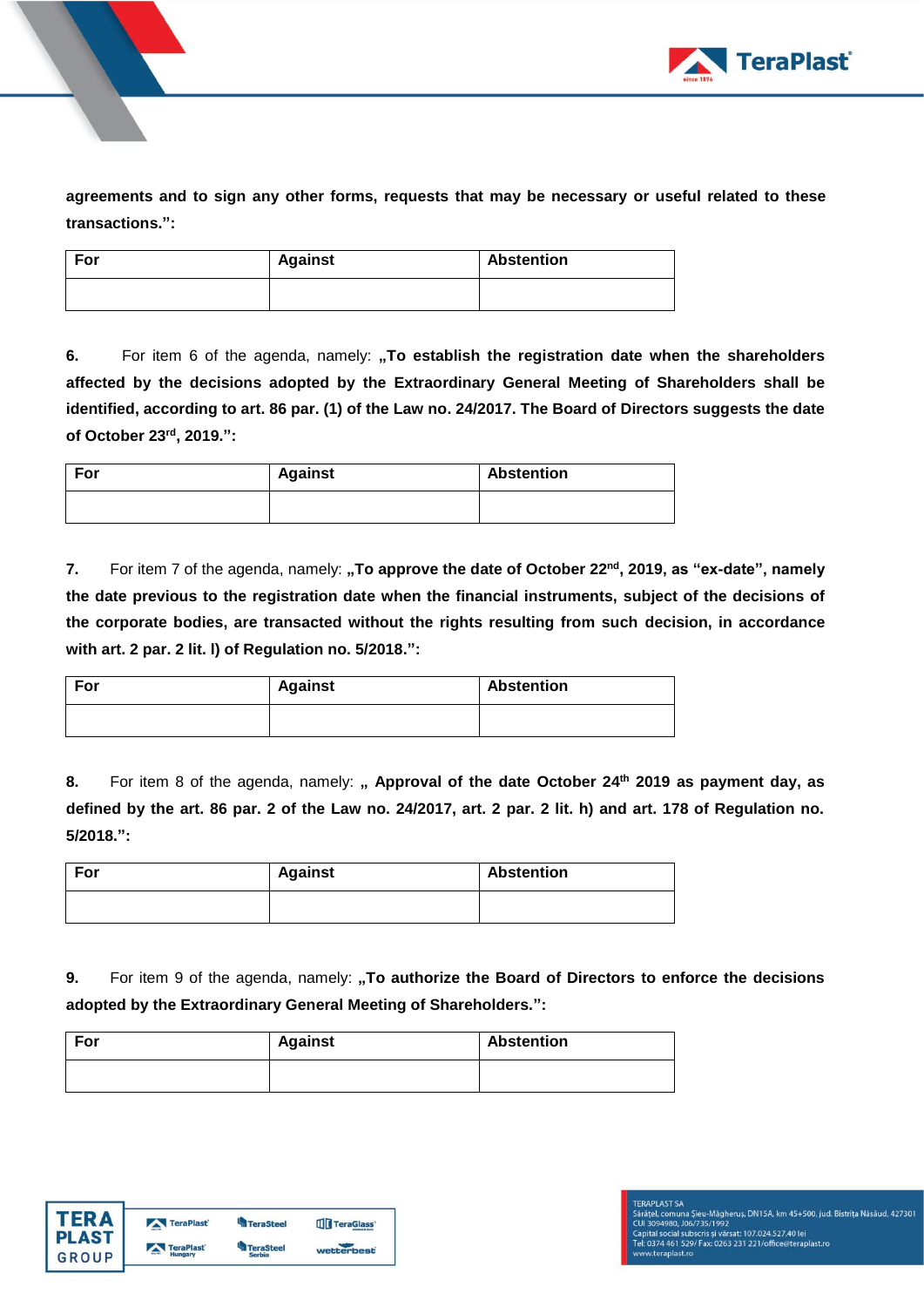

**10.** For item 10 of the agenda, namely: **"To authorize the Chairman of the Board of Directors, Mr. Dorel Goia, to sign, for and on behalf of all the shareholders present at the meeting, the EGMS Decision.":**

| For | <b>Against</b> | <b>Abstention</b> |
|-----|----------------|-------------------|
|     |                |                   |

**11.** For item 11 of the agenda, namely: **"To authorize the company's legal adviser, Mrs. Diana Octavia Bretfelean, holder of ID card series X.B. no. 515915, to do everything that is necessary as to record the EGMS Decision at the Trade Register of Bistrita-Nasaud Court, and to publish such decision in the Official Gazette of Romania, Section 4.":**

| For | <b>Against</b> | <b>Abstention</b> |
|-----|----------------|-------------------|
|     |                |                   |

## Please find hereby attached a copy of the valid ID card<sup>y</sup>/a copy of the registration certificate<sup>vi</sup>.

I hereby authorize the representative referred to above to cast their vote as they may deem appropriate on the matters not identified and included in the agenda until this date, pursuant to the applicable law.

This special power of attorney contains information in accordance with Law 24/2017 on the issuers of financial instruments and market operations, the NSC Regulation no. 5/2018. This special power of attorney should be signed and dated by the principal shareholder. All the boxes of this special power of attorney shall be filled in by the principal shareholder.

The special power of attorney is executed in 3 original copies, one for the principal, one for the agent, and one to be submitted at the headquarters of the TERAPLAST S.A. not later than **23.04.2019, 9:00 am**.

**Date: \_\_\_\_\_\_\_\_\_\_\_\_\_\_\_\_\_\_\_\_\_\_\_\_**

**via the contract of the contract of the contract of the contract of the contract of the contract of the contract of the contract of the contract of the contract of the contract of the contract of the contract of the contr** 

**viii\_\_\_\_\_\_\_\_\_\_\_\_\_\_\_\_\_\_\_\_\_\_\_\_\_\_\_\_\_\_\_\_\_\_\_\_\_\_\_**

(First name and surname of the natural person shareholder or the legal representative of the legal entity, in capital letters)

Personal data entered in this special power of attorney (name and surname, domicile, series, number and date of issuance of identity card, personal numerical code, signature, number of shares held) shall be processed in compliance with the legal provisions regarding the protection of individuals with regard to the

|            | TeraPlast                   | <b>TeraSteel</b>                  | <b>TIT</b> TeraGlass |
|------------|-----------------------------|-----------------------------------|----------------------|
| <b>OUP</b> | <b>TeraPlast</b><br>Hungary | <b>TeraSteel</b><br><b>Serbia</b> | wetterbest           |

**FERAPLAST SA** rasa v. Urasa<br>Sārātel, comuna Șieu-Māgheruș, DN15A, km 45+500, jud. Bistrița Nāsāud, 427301<br>Capital social subscris și vărsat: 107.024.527.40 lei<br>Tel: 0374 461 529/ Fax: 0263 231 221/office@teraplast.ro<br>Tel: 0374 461 529/ w.teraplast.ro